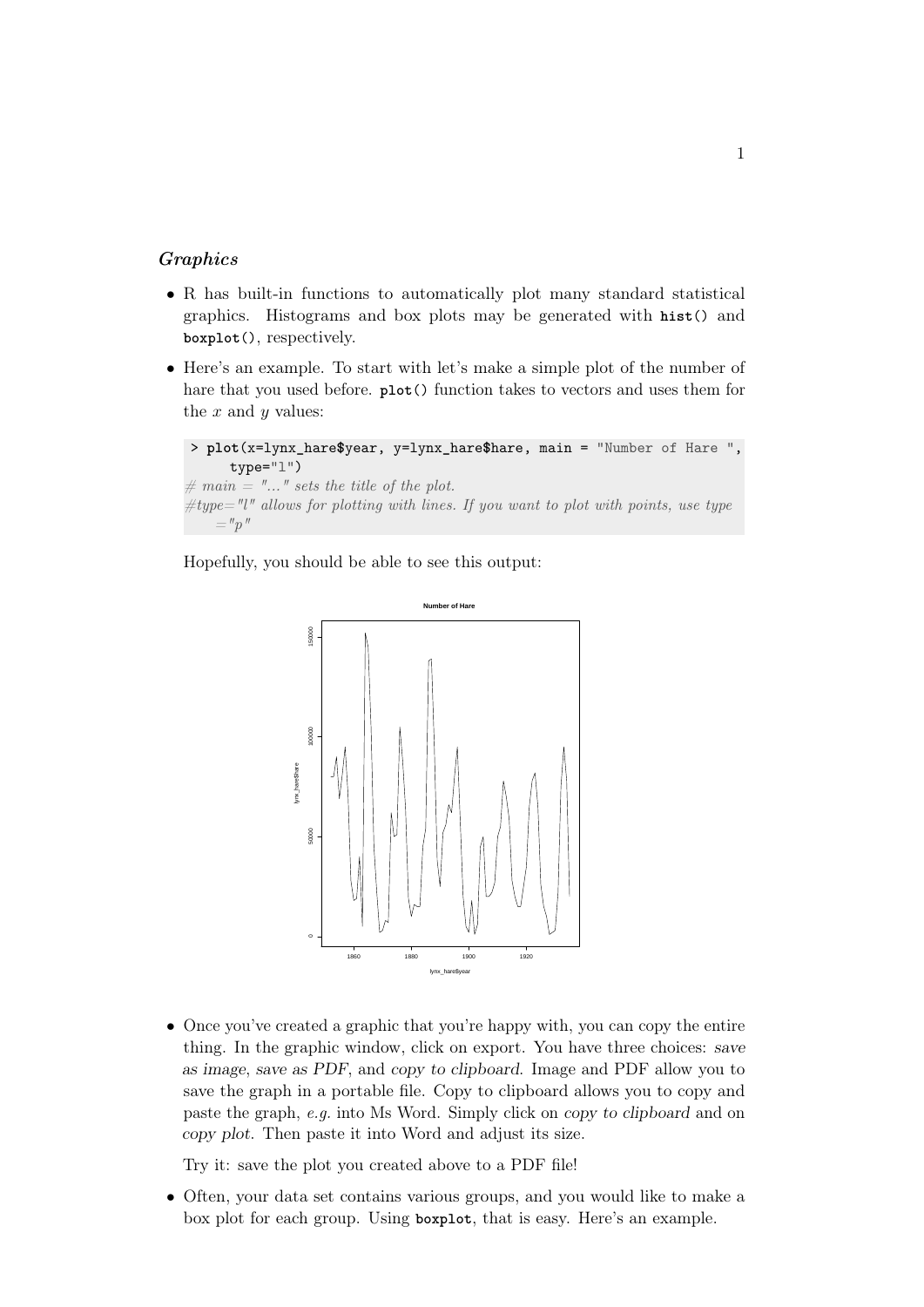Let us load a new data set from Black Board on the  $CO<sub>2</sub>$  levels measured in different years and per month. This data set is in the file CO2 scripps.csv. Read the file and inspect what kind of data you have:

```
>co2<-read.table("CO2_scripps.csv", header=TRUE, sep=";", check.names
     = FALSE)
head(co2)
```
Year Jan Feb Mar Apr May Jun Jul Aug Sep Oct Nov Dec

1 1959 315.62 316.38 316.71 317.72 318.29 318.15 316.54 314.80 313.84 313.26 314.80 315.58

2 1960 316.43 316.97 317.58 319.02 320.03 319.59 318.18 315.91 314.16 313.83 315.00 316.19

3 1961 316.93 317.70 318.54 319.48 320.58 319.77 318.57 316.79 314.81 315.38 316.10 317.01

4 1962 317.94 318.55 319.68 320.63 321.01 320.55 319.57 317.40 316.25 315.42 316.69 317.70

5 1963 318.74 319.07 319.86 321.39 322.25 321.48 319.74 317.77 316.21 315.99 317.12 318.31

6 1964 319.57 320.00 320.75 321.83 322.25 321.89 320.44 318.70 316.70 316.79 317.79 318.71

Annual Average 1 315.97 2 316.91 3 317.64 4 318.45 5 318.99 6 319.62

Let us make a boxplot to compare the  $CO<sub>2</sub>$  levels in four seasons:

```
> boxplot(co2$Jan, co2$Oct, names=c("Jan", "Oct"), col = c("red", "
   blue"))
```
 $#names$  assigns the values to use on the x axis, and the colors give the colors to use.

Suprisingly, there is not much of a difference between the two: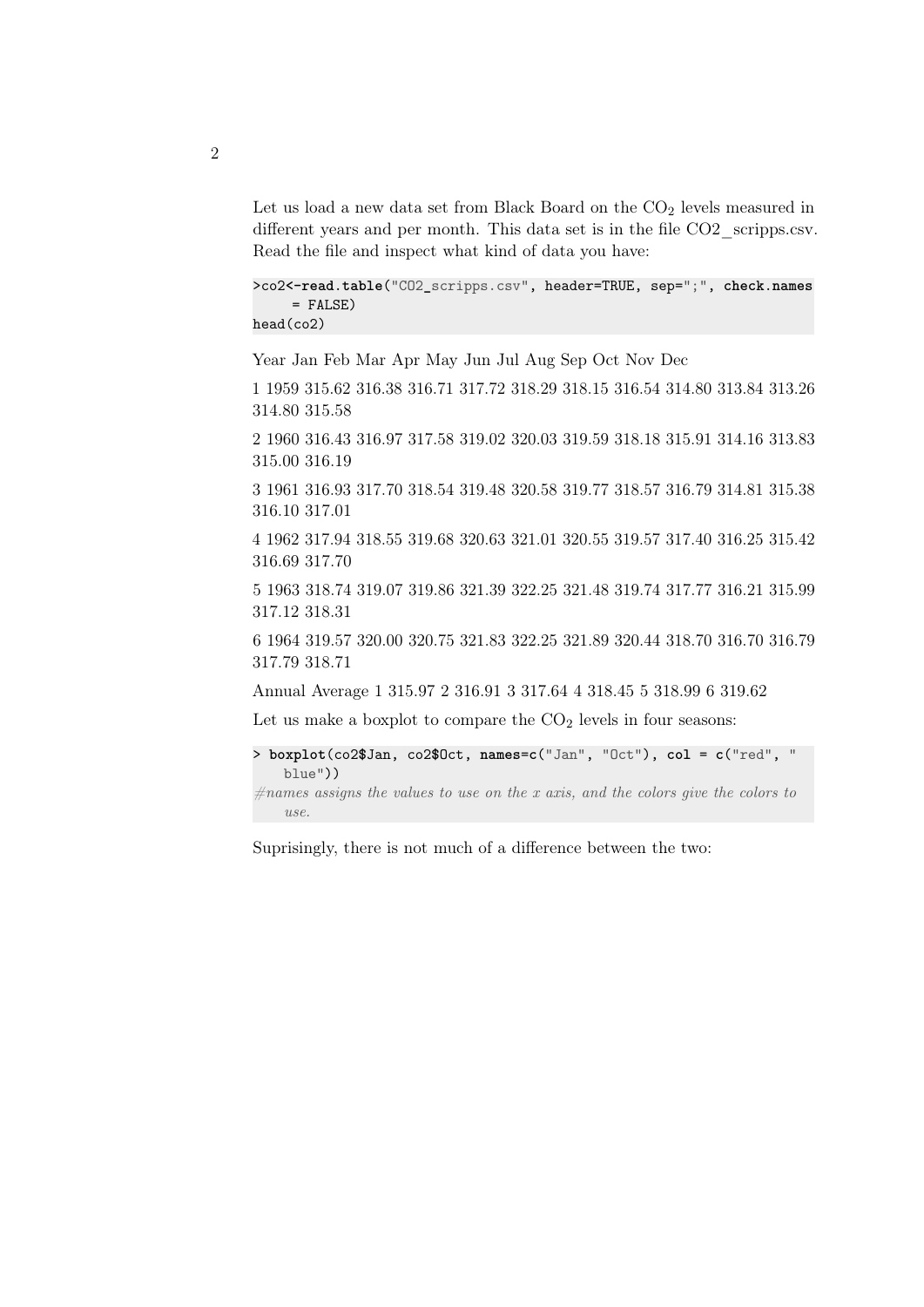

Maybe the amount of  $CO<sub>2</sub>$  is increasing in time. Let's plot three different years:

```
> boxplot(unlist(co2[co2$Year=="1959",2:13]), unlist(co2[co2$Year=="
    1990",2:13]), names=c("1959", "1990"), col = c("red", "blue"))
#here unlist makes a vector from one row of co2 dataframe
```
Indeed, there is a large increase in the amount of  $CO<sub>2</sub>$  in the years between 1959 and 1990:

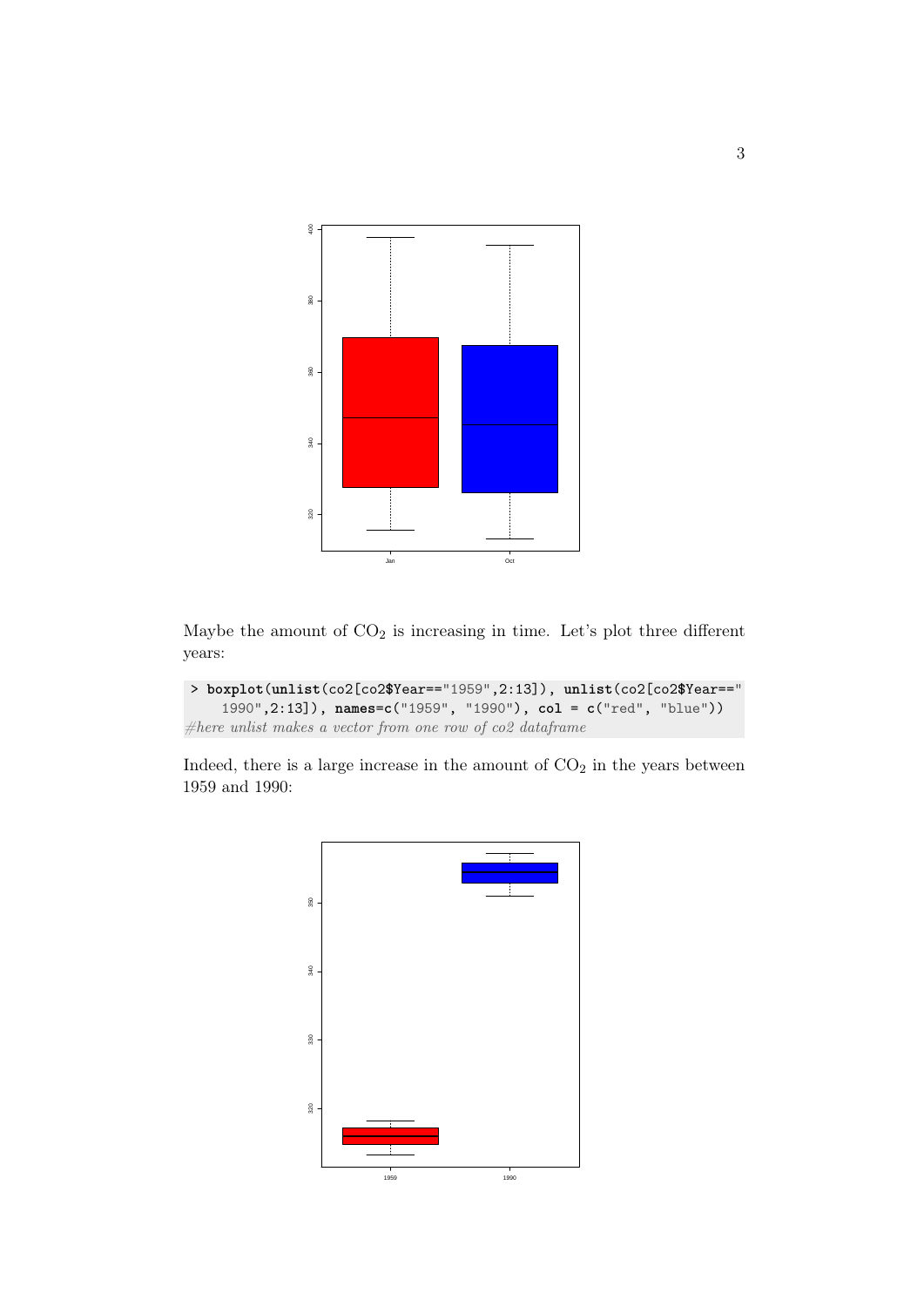• Scatter plots are plots of to numeric variables. For example, using the  $1$ ynx<sub>\_</sub> hare data set, we can make a scatter plot of the number of hare versus number of lynx:

```
> plot(x=lynx_hare$lynx, y=lynx_hare$hare, main = "Hare vs. Lynx ",
    col="blue",
```

```
xlab = "Lynx", ylab = "Hare", bg="blue", pch=22)\#I use pch=22 and bg="blue" to get filled symbols in color blue.
```


## R Packages

One of the strengths of R is that the system can easily be extended. The system allows you to write new functions and share those functions with other users through a so-called "R package". Other users can then download the package and install the collection of functions as a "library". The R package may also contain other R objects, for example data sets or documentation. There is a lively R user community and many R packages have been written and made available on CRAN for other users. Just a few examples: there are packages for drawing maps, drawing graphics, exporting objects to HTML, and the list goes on and on. When you download R, a number of packages (around 30) are downloaded by default.

• To use a function from an R package, that package has to be attached to your system. When you start R, not all of the downloaded packages are attached; only seven are by default. To attach (load) another package, use the **library**() function. For instance, to load the package "ggplot2", run:

 $\rightarrow$  **library**(ggplot2) # Attach or "load" a library.

• Use the function **search**() to see a list of packages that are currently attached to the system:

4